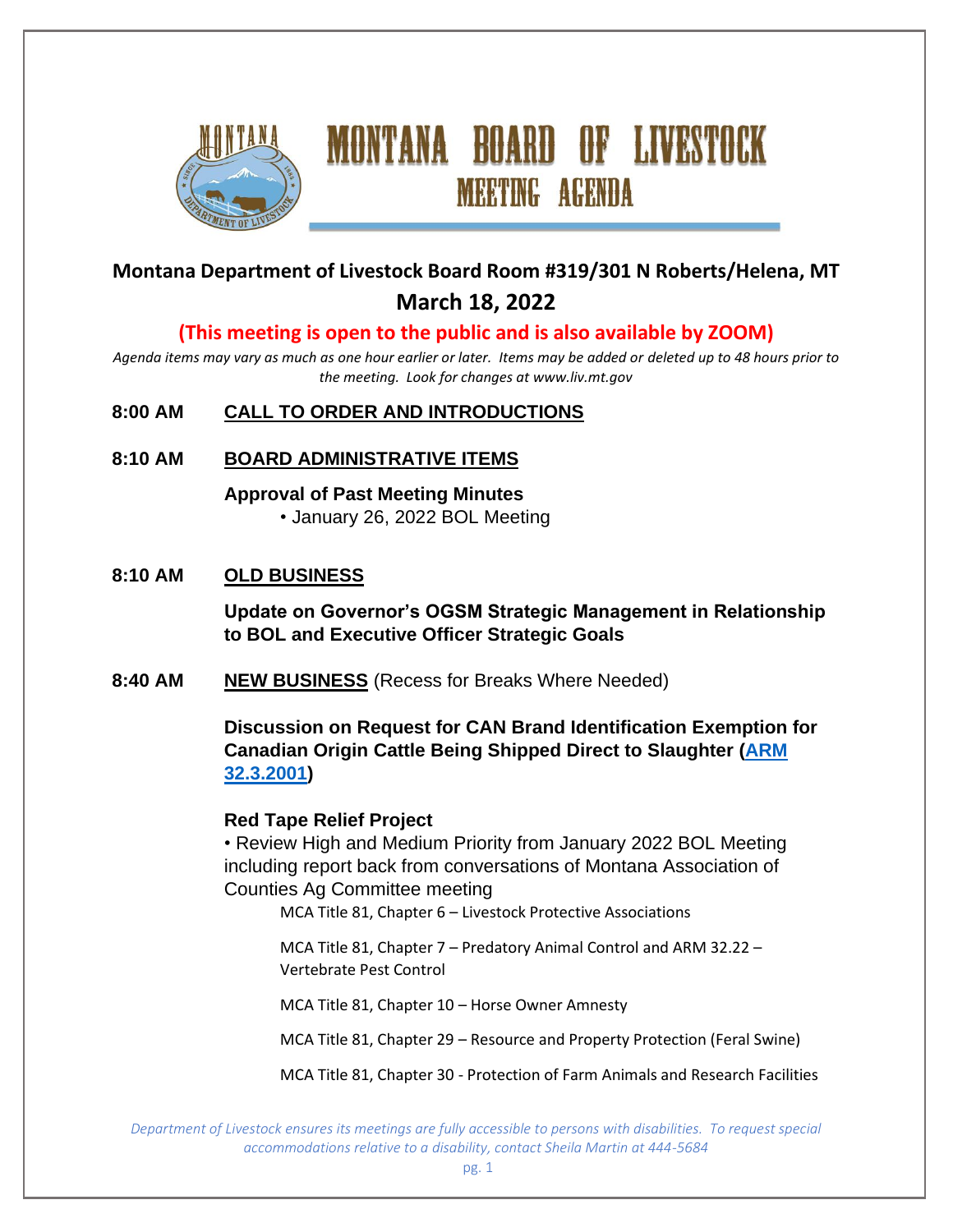

# MONTANA BOARD OF LIVESTOCK **MEETING AGENDA**

• Discuss and Determine High and/or Medium Priority Items from MCA Title 81, Chapter 2 - Disease Control and ARM 32.3, Disease Control

# **EXECUTIVE OFFICER UPDATES AND DISCUSSIONS**

- Update on Yellowstone National Park Bison EIS and Discussion of Status of Yellowstone Bison Population and Department Activities
- Executive Planning Process Update Deadline and Instructions for Proposed Agency Legislation
- Updated Process from Governor on Publishing and Adopting Administrative Rule Changes
- Executive Planning Process
- Montana Bond Book Follow Ups
- Succession Planning
- Milk Control Staffing
- Biennial Financial Audit from Legislative Audit Division
- Department Salary Analysis, Process Requirements for Salary Adjustments, Snapshot

# **12:00 PM LUNCH**

## **12:30 PM PREDATOR CONTROL Update on Activities of USDA Wildlife Services (Presented by Dalin Tidwell, Montana State Director)**

- Update on Status of Helicopter Purchase from USDA
- General Updates

# **LLB Predation Claims Report (2021 Totals)**

# **1:00 PM BRANDS ENFORCEMENT DIVISION**

### **Mahlen Appeal on Brand Application Rejection**

• BOL Review and Decision on Mahlen Appeal of Brand Application **Rejection** 

## **Report on Attending Western States Livestock Rural Enforcement Association**

• Report to BOL on Takeaways from Conference

*Department of Livestock ensures its meetings are fully accessible to persons with disabilities. To request special accommodations relative to a disability, contact Sheila Martin at 444-5684*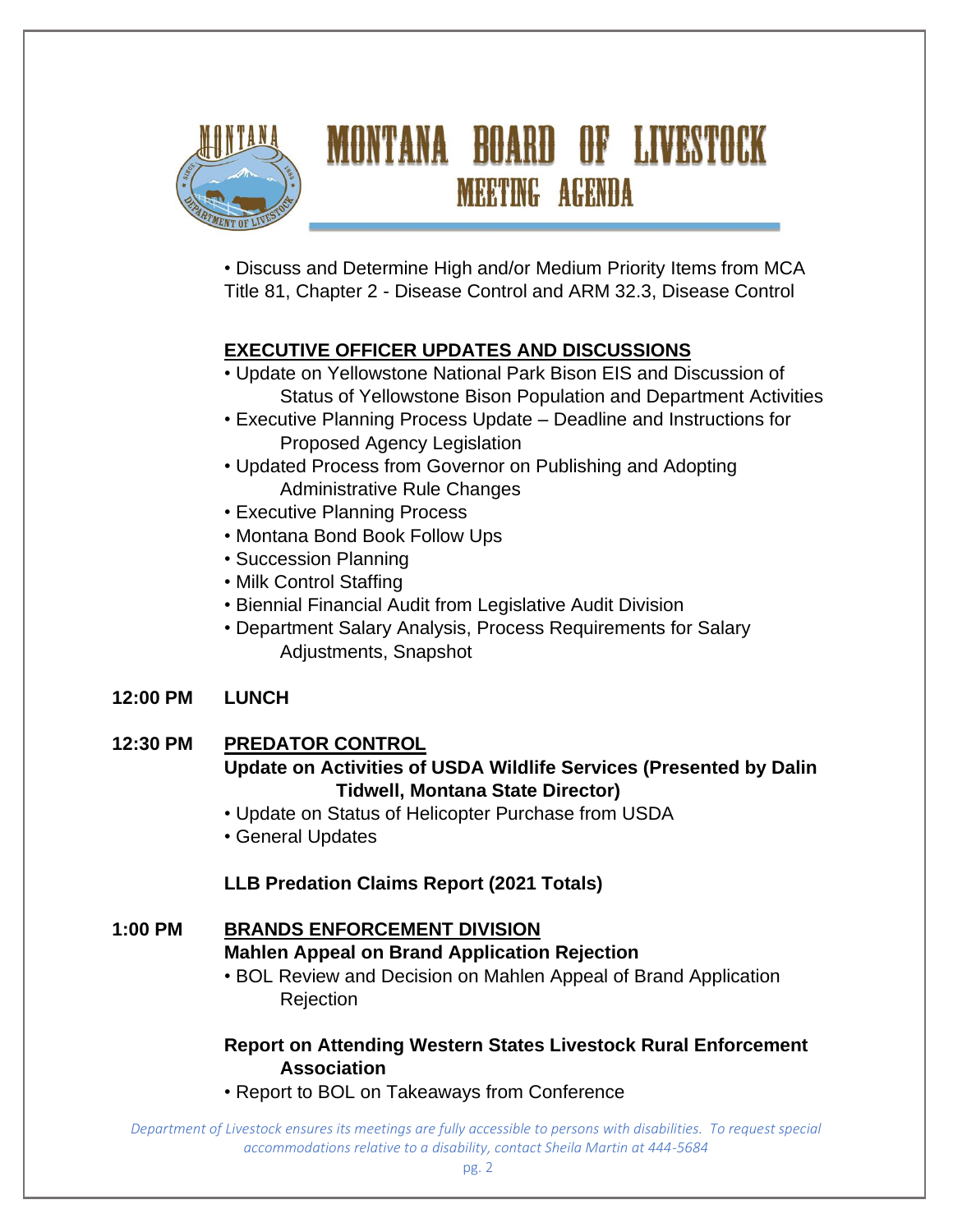

# **1:45 PM ANIMAL HEALTH & FOOD SAFETY DIVISION REPORTS**

### **1:45 PM Animal Health Bureau**

- Bovine Tuberculosis (TB) Update
- Brucellosis Update
- Electronic CVI Policy
- Out-of-Country Travel Request PNWER
- Out-of-State Travel Request NASAEEP
- Request to Hire Animal Health Program Veterinarian
- Request to Hire Contract Veterinarian for NADPREP Grant
- Request to Fund Media Training
- Request to Fund Saletime Traceability Module at MT Livestock Markets
- **3:15 PM Milk and Egg Bureau** 
	- General Updates

### **3:30 PM RECESS**

### **3:45 PM Meat & Poultry Inspection Bureau**

- Hiring Update
- Cooperative Interstate Shipment Program
- Discuss Current and Anticipated Vacancies and Impact on Animal Health & Food Safety Division
- Request to Hire for Bureau Chief, ME Staffing
- Communication Needed on Establishment Hours of Operation and Service Times

### **4:15 PM Veterinary Diagnostic Laboratory**

- **Out-of-State Travel Request**
	- --NPIP Biennial Conference
- **MVDL Operational Update**

### **4:30 PM CENTRALIZED SERVICES DIVISION REPORTS**

**4:30 PM Information Technology Services** • ITS Update

*Department of Livestock ensures its meetings are fully accessible to persons with disabilities. To request special accommodations relative to a disability, contact Sheila Martin at 444-5684*